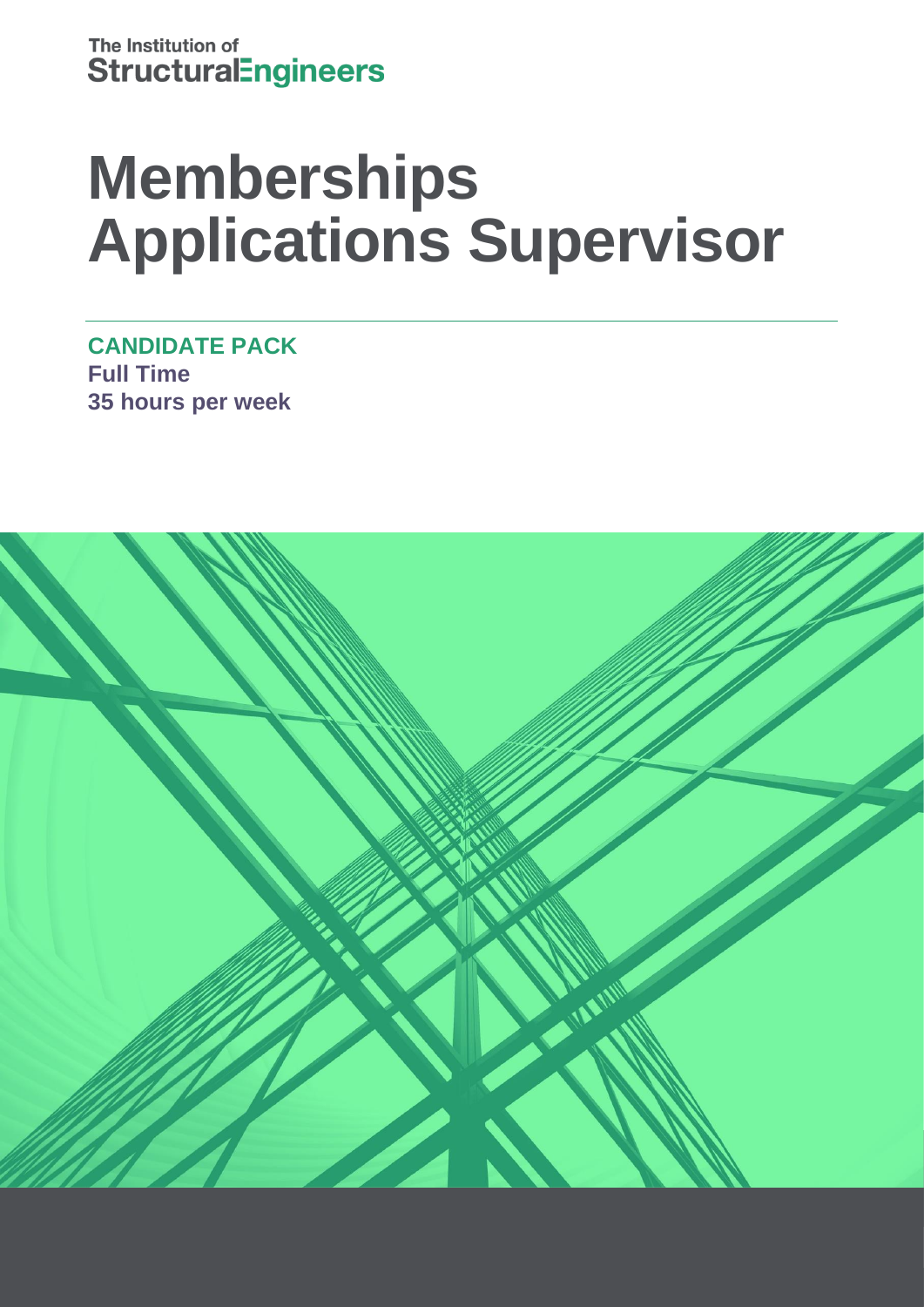# **The Membership Applications Team**

The small team of three sits within the broader Membership Recruitment and Engagement Team which reports into the Head of Membership and Education.



The role of the Membership Applications Supervisor is twofold. Firstly, the role holder will have responsibility for supervising the work of the two Membership Qualifications Officers, ensuring that all applications are processed within agreed timeframes and in an accurate manner. Part of this will also be to understand and review the processes that are followed by the team, making improvements where appropriate. Secondly, the Supervisor will manage the development and implementation of the Institution's policy in relation to Continuing Professional Development and will work collaboratively with other teams within the organisation to ensure the completion of all activities associated with the mandatory review cycle.

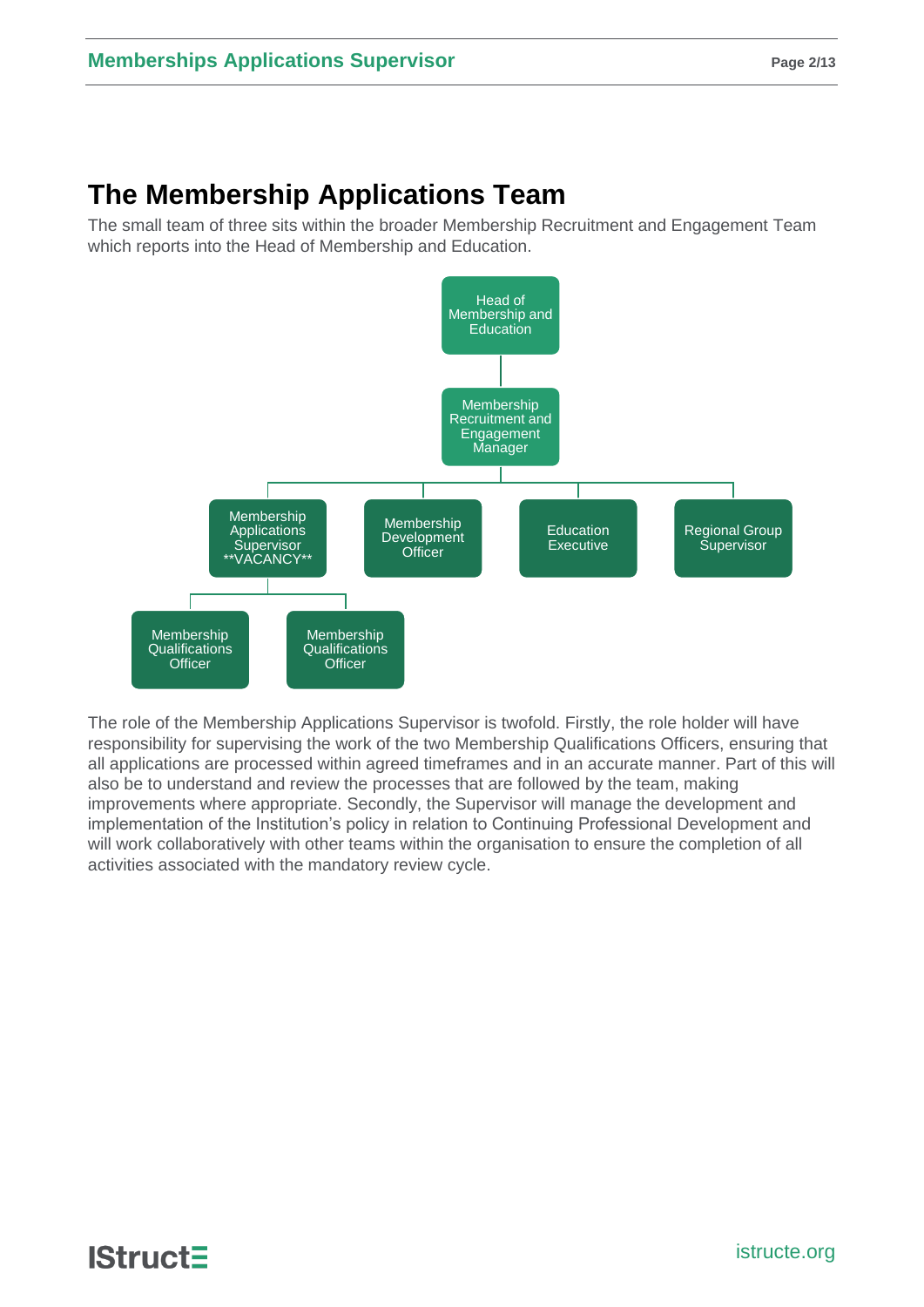# **Why work for the Institution?**

Working for the Institution of Structural Engineers is an opportunity to learn, develop and make a difference.

Join our team of approximately 65 employees and help support our vision to lead, support and nurture the development of structural engineering worldwide.

Our head office is only a short walk from Barbican, Old Street and Farringdon. It's bright, modern and open-plan, supporting a collaborative environment.

We pride ourselves on the flexibility we can provide to our staff and offer a wide variety of benefits to enhance your work life balance and wellbeing as detailed later in this pack.

To thrive with us, bring:

- An open-minded and flexible approach. Enhance our diverse and inclusive team.
- A creative attitude to work. Help us strengthen and improve in a workplace where you are encouraged to innovate and share new ideas.
- Enthusiasm and commitment. Provide our members with the best service possible to maintain our worldwide respected status.
- A friendly and communicative approach. Fit in to our small organisation where staff know each other well and strive to work collaboratively.
- The ambition to take on new challenges. We always look to the future to embrace change, so we continue to evolve.

For more information, please read on :

| Full job description and person specification | pages 4 - 8 |
|-----------------------------------------------|-------------|
| Salary and package details                    | page 9      |
| How to apply                                  | page 10     |
|                                               |             |
| More about us :                               |             |
| Our organisation, governance and values       | page 11     |
| <b>Organisational Structure</b>               | page 13     |

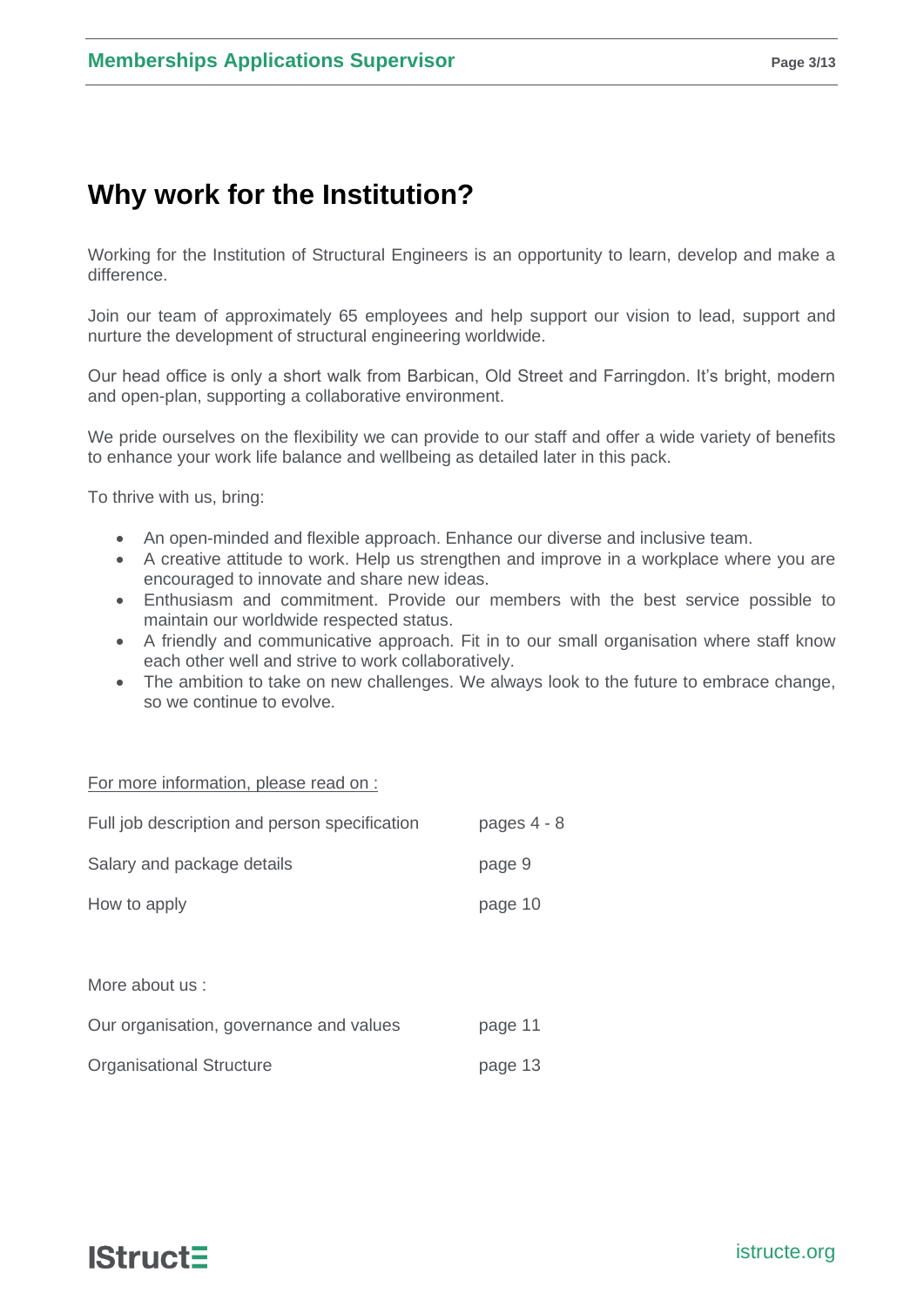## **Job description and person specification 1. Job details**

| Job title:              | <b>Membership Applications Supervisor</b>                         |
|-------------------------|-------------------------------------------------------------------|
| <b>Reports to:</b>      | Membership Recruitment and Engagement Manager                     |
| <b>Responsible for:</b> | Membership Qualifications Officer (x2)                            |
| Date:                   | <b>July 2022</b>                                                  |
| <b>Location:</b>        | The Institution's HQ, London or elsewhere as reasonably required. |

## **2. Job purpose**

To supervise the work of the Membership Applications team, ensuring that a high level of service is provided to members and potential members, through the processing of all types of applications in a timely and accurate manner.

To regularly review membership application procedures, ensuring they are fit for purpose and are being followed by the team.

To manage the development and implementation of the Institution's policy in relation to Continuing Professional Development, including all activities associated with the annual cycle of mandatory CPD reviews.

## **3. Role and responsibilities**

#### **Supervisory duties**

- 1. To undertake the line management of the Membership Qualifications Officers, including setting and monitoring targets, carrying out quarterly performance reviews and supporting their training and development.
- 2. To regularly review the departmental procedures to ensure they are fit for purpose, implementing changes/improvements where needed.
- 3. To oversee and approve the production of formal lists for the reporting membership movements, such as elections, resignations and reinstatements.
- 4. To oversee the Membership Qualification Officers' secretariat duties for the Application and Professional Review Panel and the Academic Qualifications Panel, ensuring that paperwork is prepared on time and to a high standard.

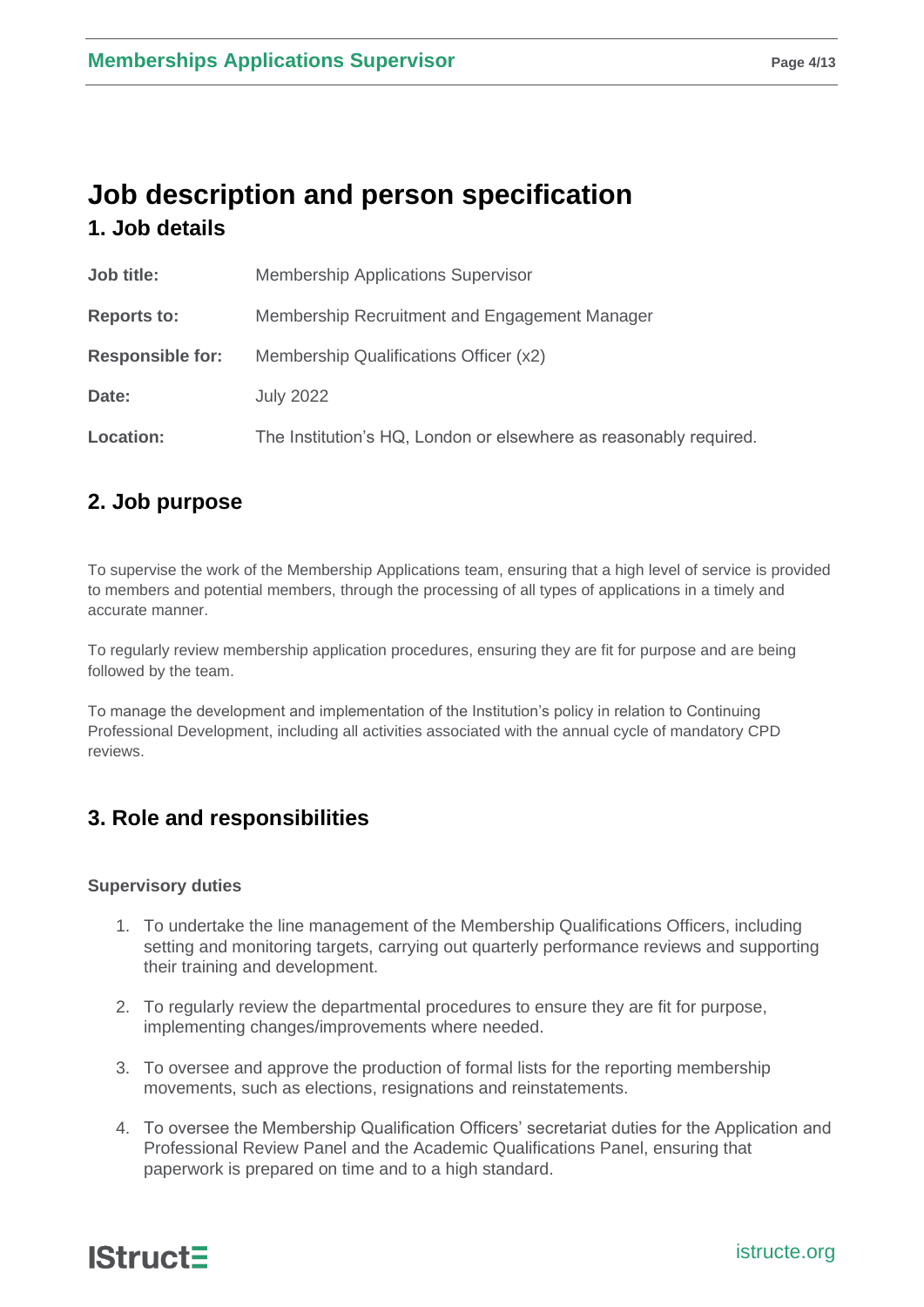#### **CPD duties**

- 5. To manage the implementation of the Institution's CPD policy, including the annual mandatory CPD review cycle, overseeing the calendar of reminder activities to maximise submissions.
- 6. To monitor and analyse the rate of CPD returns and to implement additional actions to encourage submissions when needed.
- 7. To facilitate the review of all CPD returns, both mandatory and voluntary, in a reasonable timeframe and to undertake the recruitment and training of new CPD Reviewers.
- 8. To act as secretary for the Professional Development Panel, including the production of agendas, papers, minutes, reports and the completion of tasks/actions as directed by the Panel.
- 9. To act as the first point of contact for any queries relating to CPD and to respond to queries in a timely manner.
- 10. To oversee the annual process of lapsing CPD non-submitters including the production of reporting lists, creation and sending of lapse letters, and subsequent messaging as part of a win-back campaign.

#### **Other duties**

- 11. To manage the Membership Inbox, assigning emails to the relevant team member and ensuring that queries are answered in a timely manner.
- 12. To liaise with the Engineering Council on registration issues and to oversee the production of the reports for registration of new members.
- 13. To act as secretary to the Membership Committee, advising them on the Institution's strategic goals and guiding on topics of discussion. Also, to provide administrative support including the production of agendas, papers, minutes and reports.
- 14. Support the Membership Recruitment and Engagement Manager in meeting departmental targets.
- 15. To oversee and coordinate the audit requirements within the Department, ensuring that annual application audits take place and that any actions are followed up.
- 16. Develop an in-depth understanding of academic qualifications and a broad knowledge of routes to membership.
- 17. Undertake university visits via the Joint Board of Moderators, acting as visit secretary, developing a broad understanding of the education environment.
- 18. To represent the Institution at appropriate internal and external events to promote the routes to membership.

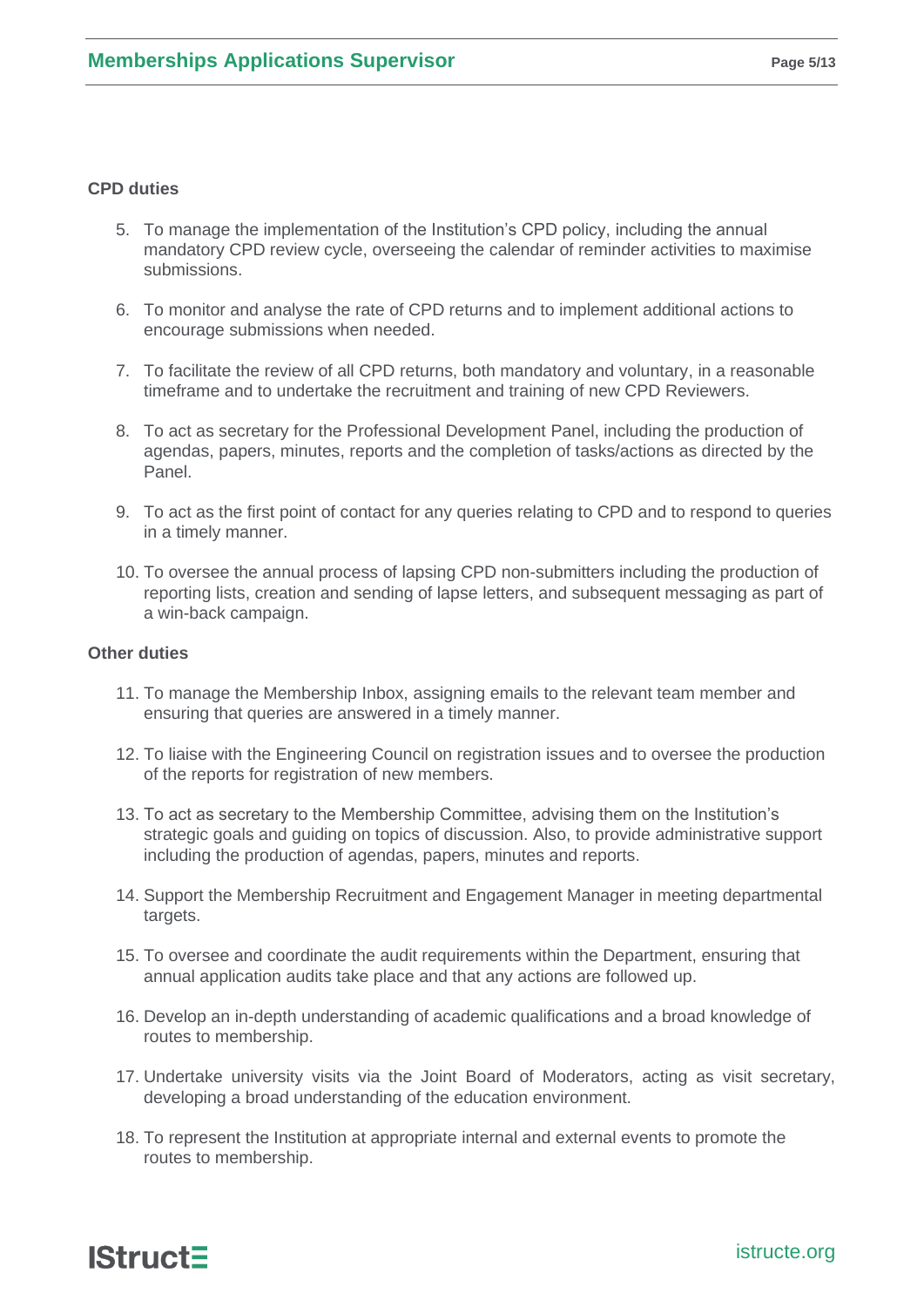## **4. General responsibilities**

- 1. Attend and participate in team meetings
- 2. Work collaboratively with other departments of the Institution
- 3. Proactively manage and mentor reportees.
- 4. To be an active data owner for your department and have accountability for the management of data within your area of responsibility. Implement data governance policies in your department, ensuring compliance and application of best practice
- 5. Comply with all Institution Policy and Procedures.
- 6. Any other reasonable ad hoc duties as requested.

## **5. Communications and working relationships**

- 1. Members and potential members of the Institution
- 2. The Membership Committee; the Applications and Professional Review Panel; the Professional Development Panel; the Academic Qualifications Panel
- 3. All employees of the Institution.
- 4. External Bodies, such as the Engineering Council and other PEIs.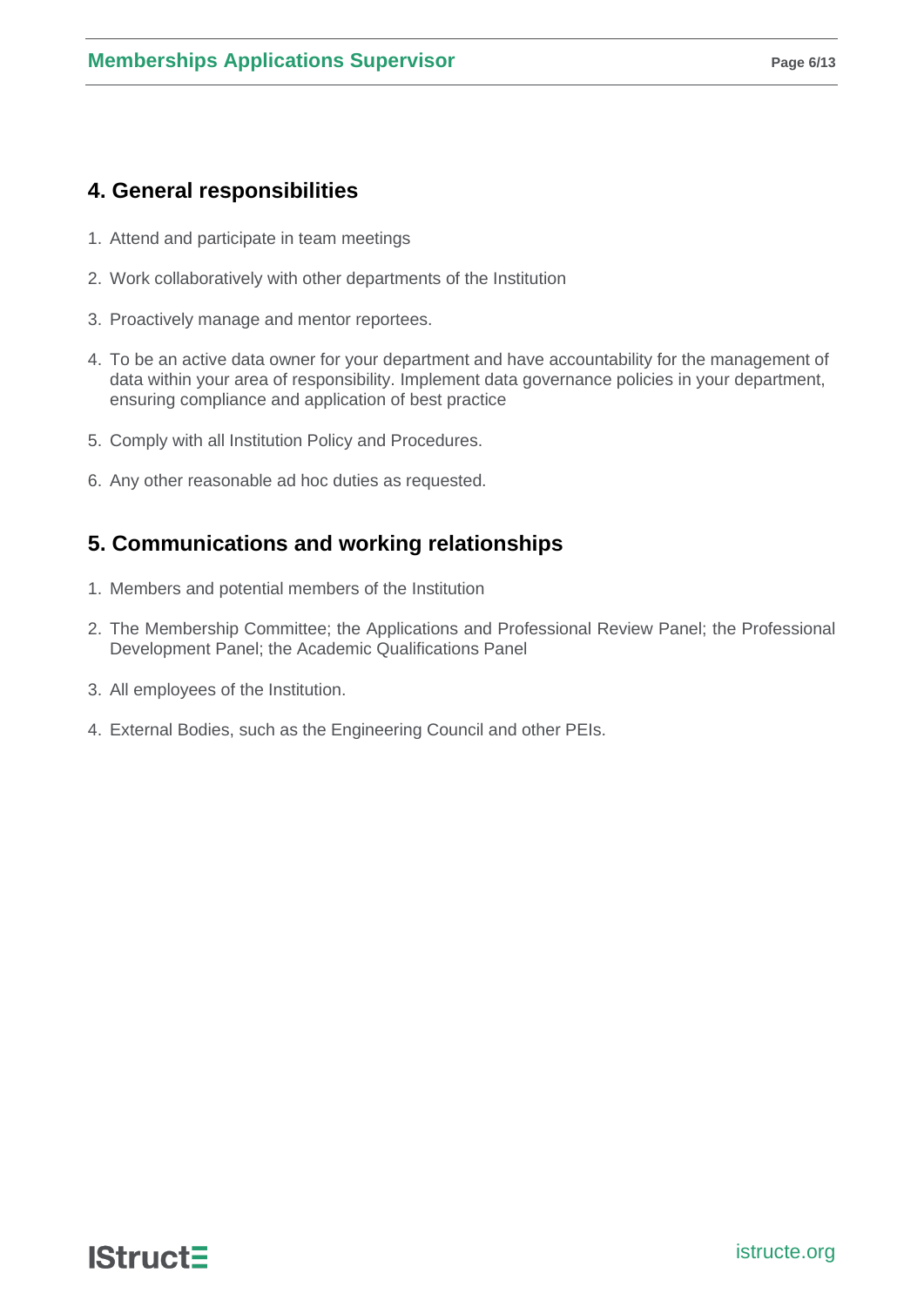## **6. Knowledge, skills and experience required**

| <b>Criteria</b>                                                                                                                                                                                                                                                                                                                                             | <b>Essential/Desirable</b> |
|-------------------------------------------------------------------------------------------------------------------------------------------------------------------------------------------------------------------------------------------------------------------------------------------------------------------------------------------------------------|----------------------------|
| <b>Qualifications and Knowledge</b>                                                                                                                                                                                                                                                                                                                         |                            |
| Knowledge and understanding of GDPR and Data Protection and how to<br>apply the legislative framework to internal processes to ensure active<br>compliance and engagement                                                                                                                                                                                   | E                          |
| Knowledge of professional registration processes and assessment<br>requirements                                                                                                                                                                                                                                                                             | E                          |
| Knowledge and understanding of a professional institution, membership or<br>licensing/regulatory body environment would be advantageous                                                                                                                                                                                                                     | D                          |
| <b>Skills</b>                                                                                                                                                                                                                                                                                                                                               |                            |
| Excellent written and oral communication skills with the ability to present<br>and explain detailed information clearly and succinctly                                                                                                                                                                                                                      | E                          |
| Experience of producing reports would be advantageous                                                                                                                                                                                                                                                                                                       | D                          |
| Excellent organisational skills, ability to work independently with minimal<br>supervision and with a systemised/methodical approach to managing<br>multi-stream and complex workloads with the ability to work under pressure<br>to meet tight deadlines                                                                                                   | E                          |
| Attention to detail, accuracy and ability to check detailed information, able<br>to critique own work and the work of others                                                                                                                                                                                                                                | E                          |
| Excellent interpersonal skills to be client focused with a professional<br>approach to work, colleagues and external contacts                                                                                                                                                                                                                               | E                          |
| Numerate                                                                                                                                                                                                                                                                                                                                                    | E                          |
| Flexible, resourceful and able to work in a small team, collaborative to work<br>with other departments and with volunteers who make up the committees<br>and panels                                                                                                                                                                                        | Ε                          |
| IT Skills:                                                                                                                                                                                                                                                                                                                                                  |                            |
| Database knowledge and experience is essential as is the ability to query<br>data and understand the returned information.                                                                                                                                                                                                                                  | E                          |
| Intermediate knowledge of the MS Office suite                                                                                                                                                                                                                                                                                                               | E                          |
| Knowledge of other packages would be advantageous.                                                                                                                                                                                                                                                                                                          | D                          |
| <b>Experience</b>                                                                                                                                                                                                                                                                                                                                           |                            |
| Ideally the candidate should have at least three years line management<br>experience in a similar position.                                                                                                                                                                                                                                                 | D                          |
| The candidate should be confident and comfortable working in a busy<br>environment. They should be capable of working alone and as part of a<br>team. They should also be able to self manage and self motivate within a<br>pressurised environment. Due to the nature of this role some flexibility is<br>required as there are peaks and troughs of work. | Ε                          |

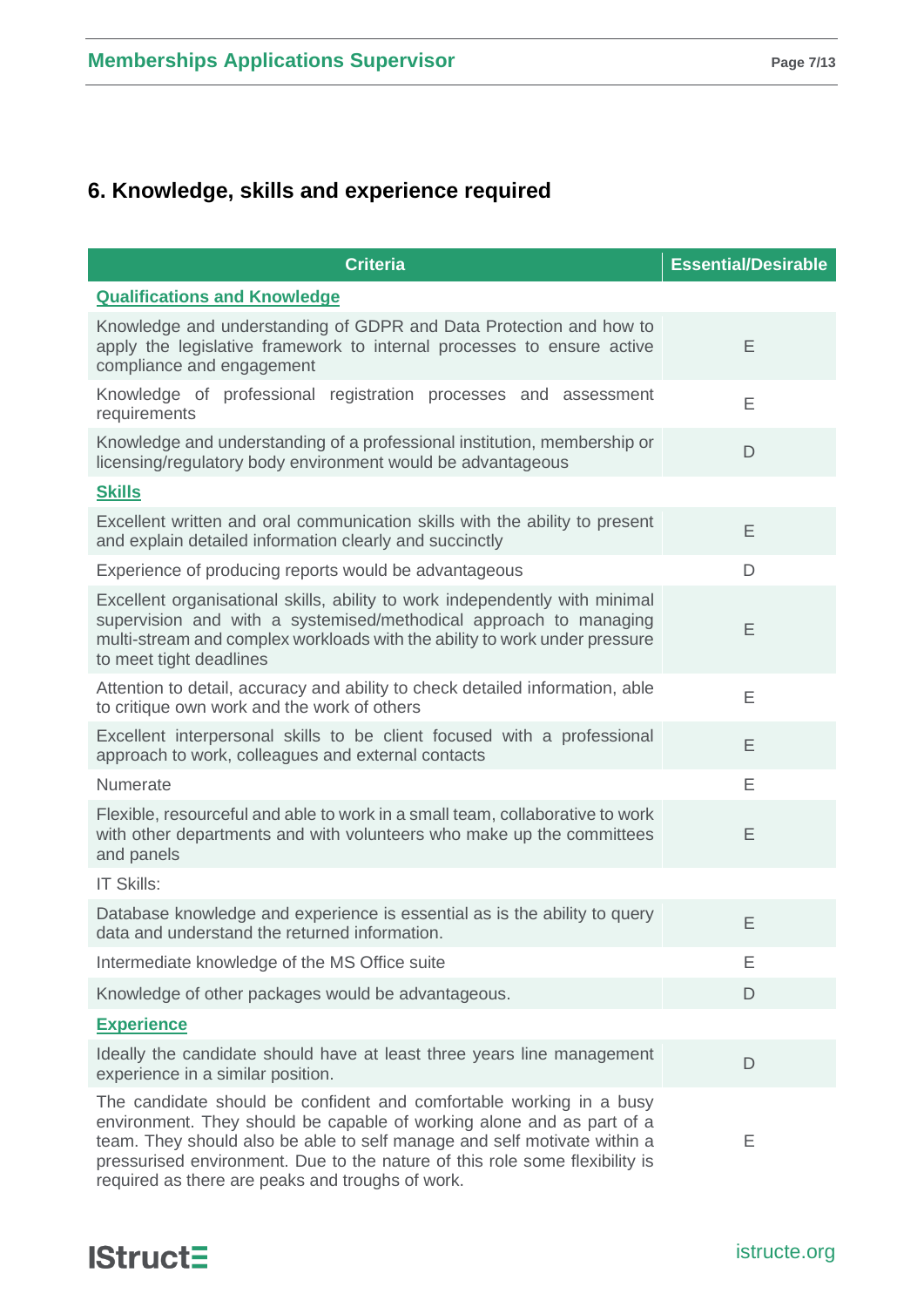This job description does not form part of the contract of employment and may be subject to change.

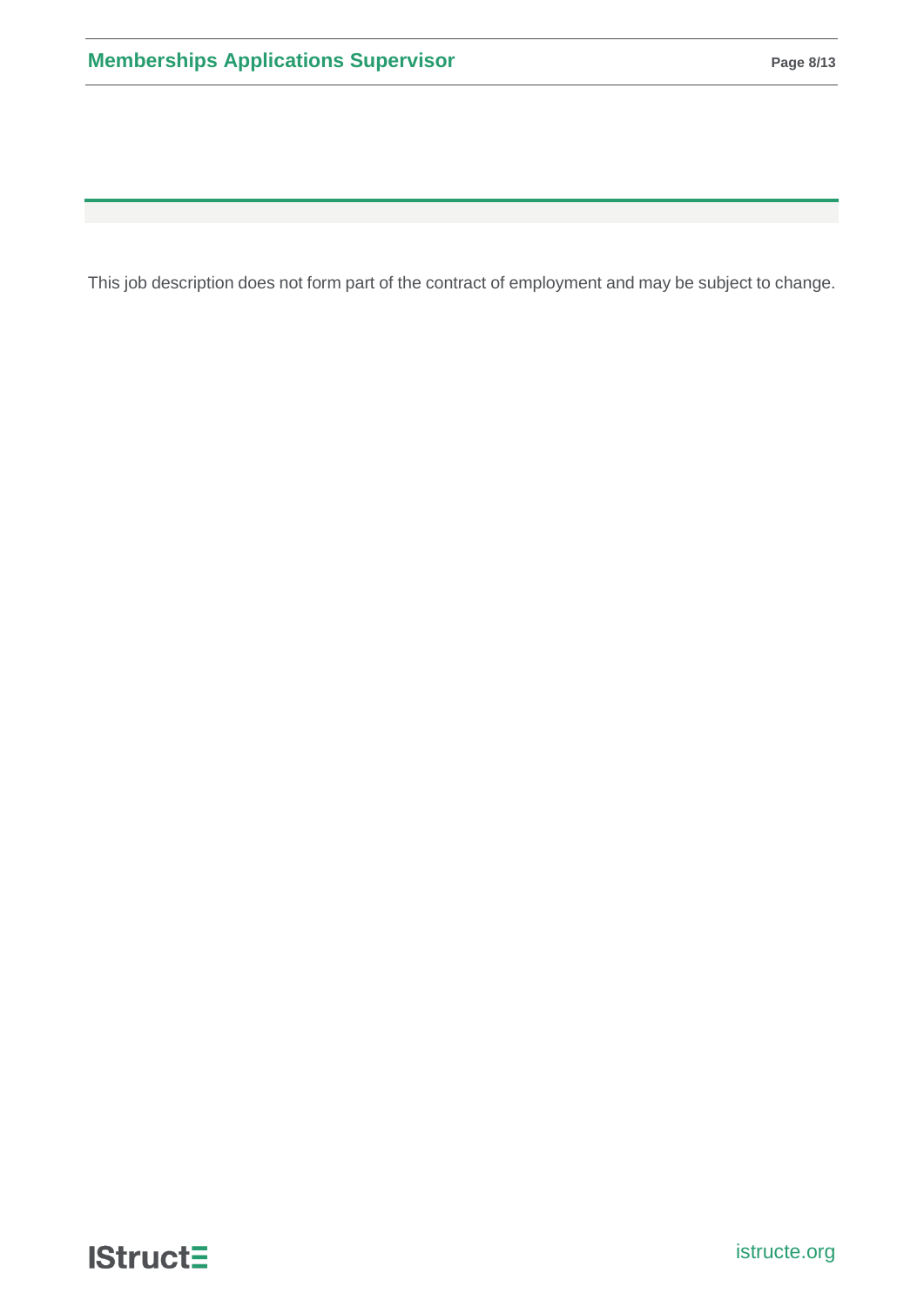# **Salary and package details**

Salary: Circa £33,000 per annum FTE subject to experience (pro rata for part time hours)

Contract: Full time – 35 hours a week within a flexi-time system

Benefits: The Institution offers a range of non-contractual discretionary benefits including:

#### **Benefits on commencement:**

- Life Insurance (death in service benefit)
- Eye care and glasses- eye tests paid for and contribution towards any glasses specific for DSE use
- Access to some parts of the employee assistance programme (UNUM Lifeworks)
- Pension- can join the pension scheme from any date after commencement in Tier one (employer 5%, employee 3% minimum contributions)
- 23 days paid annual leave (increasing with service to 28 days) plus bank holidays and flexi leave

#### **Benefits from three months:**

- Pension- automatic enrolment in Tier one: employer 5%, employee 3% minimum contributions
- Pension- you can request to join Tier two: employer 8%, employee 5% minimum contributions
- Full pay sickness absence up to 65 days in a 12-month rolling period
- Income protection insurance: you may be eligible for this support if you are absent due to sickness for a continuous period of 13 weeks or more, subject to acceptance of the claim
- Full access to our employee assistance programme which includes a discounts and savings platform (Lifeworks)
- Full access to additional health services (e.g. counselling, physio, virtual GP) via an appbased service (Help@hand)

#### **On successful completion of a 6-month probation period, you will be eligible to the following optional benefits:**

- Private medical insurance (PMI) currently provided by AXA (voluntary and subject to tax and NI)
- Health cash plan, currently provided by BUPA (voluntary and subject to tax and NI)
- Reimbursement of an agreed and appropriate Membership subscription
- Season ticket loan (non-taxable)
- Paid parental leave at rates of pay higher than statute, subject to service requirements as per the current policies

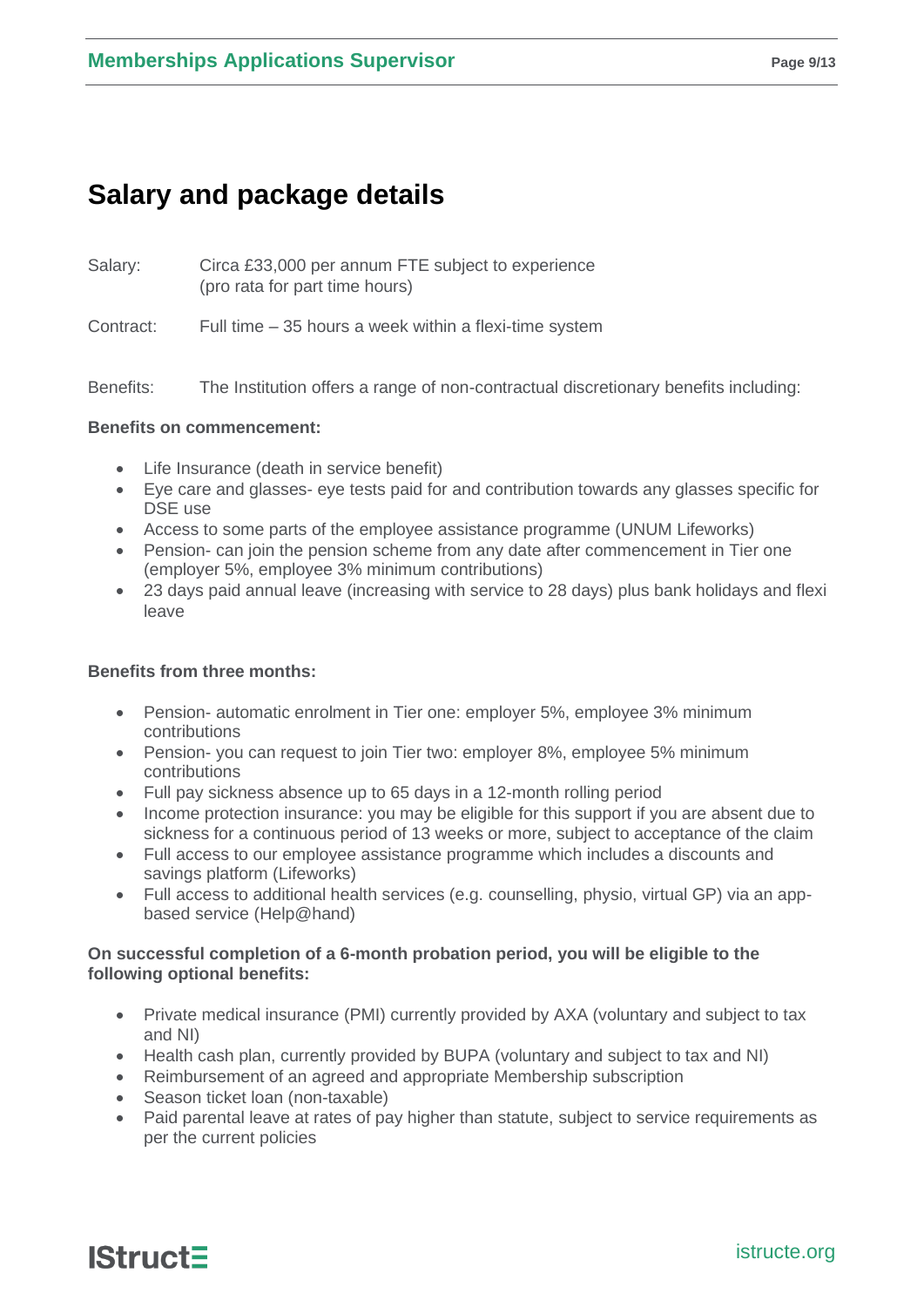## **How to apply; the recruitment process**

Please submit an up-to-date CV and cover letter demonstrating how you meet the knowledge, skills and experience required for the role as described in the job description. The cover letter should be no more than 500 words.

#### **To apply please see our [website.](https://www.istructe.org/about-us/work-for-us/#View%20current%20vacancies)**

On receipt, your application will be sifted by the recruitment panel and assessed against the criteria for the role. All successfully shortlisted candidates will be contacted by telephone and invited for interview. We reserve the right to close or extend this position depending on application numbers. Therefore, we would urge candidates to apply as soon as possible.

*If you have not heard from the Institution within two weeks of your application, it is with regret that you have been unsuccessful on this occasion. Due to the volume of applications we receive we cannot write to all applicants.*

Applicants must possess a current right to work in the UK.

*The Institution does not hold a visa sponsor licence, therefore, applicants who do not have the right to work in the UK and/or require visa sponsorship in order to continue working in the UK cannot be considered.*

The selection process will consist of a job-related assessment followed by a face-to-face interview with the Head of Membership and Education and a member of the Human Resources Team. The interview will comprise of competency questions designed to test your skills and experience required for this role. It also gives you the opportunity to ask any questions you may have about the role, the team or the Institution. The second stage of the selection process will be a face-to-face interview with the Head of Membership and Education and the Deputy CEO.

We want to support you. If you require any reasonable adjustments during our recruitment process, this could be for the application, assessment and/ or interview, please let us know as soon as possible so that adequate provisions can be made for you.

**IStruct=**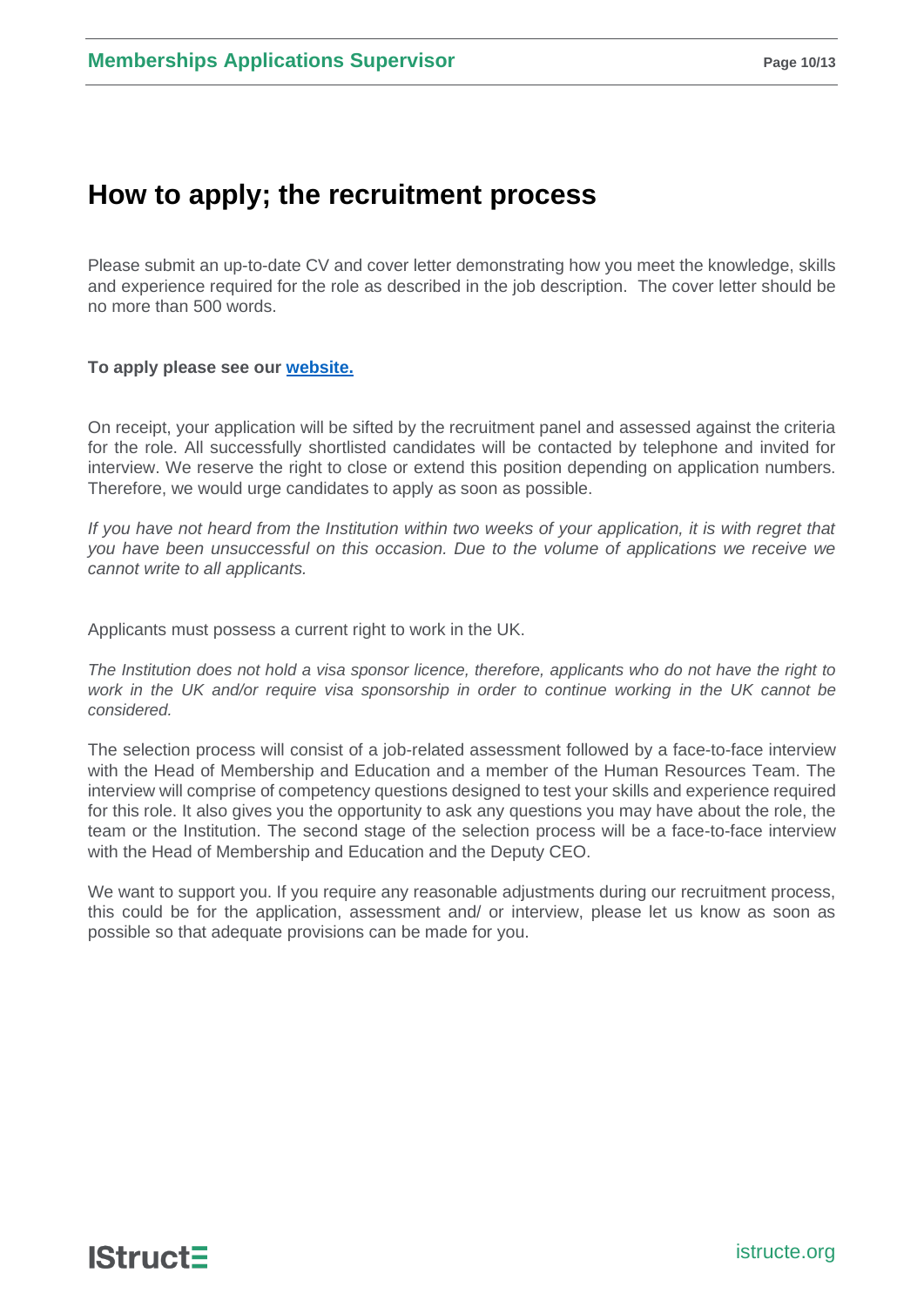# **The Institution of Structural Engineers**

With over 32,000 members working in 105 countries, we are the world's largest membership organisation dedicated to the art and science of structural engineering.

The Institution is an internationally recognised source of expertise and information concerning all issues that involve structural engineering and public safety within the built environment.

The core work of the Institution is to support and protect the profession by upholding professional standards and acting as an international voice on behalf of structural engineers.

### **Governance**

The Institution of Structural Engineers is governed under its Royal Charter, bye-laws and the applicable regulations.

The Institution [Council](http://www.istructe.org/about-us/organisation-structure/council) consists of the President, Vice-Presidents, past Presidents, representatives of regional groups and members who are elected for a period of three years. The Institution is supported by an executive of 65 staff. The [Board](http://www.istructe.org/about-us/organisation-structure/board-of-trustee) is the governing body of the Institution. Its members are the Institution's Trustees.

## **Our values**

We strive towards a structural engineering profession that is built on competence, accessibility, and community.

#### **Competence**

Championing competence is at the core of everything we do.

We offer a wide range of opportunities for our members to develop, refresh and extend personal competencies. We also help members specialise by offering tailored courses, resources and specialist qualifications.

#### **Accessibility and diversity**

We are committed to making the structural engineering profession more accessible. We are constantly reviewing our routes to membership to provide flexibility in the process, offering more choice for all our candidates.

We value diversity and the perspectives people from different backgrounds bring to the engineering profession. We work with other professional bodies and our members to identify and remove barriers to anyone becoming a structural engineer.

#### **Community**

We work to create an international community of structural engineering excellence, facilitated by our digital platforms, Regional Group activity and networks of special interest.

For more detailed information about the Institution please visit our [website.](https://www.istructe.org/)

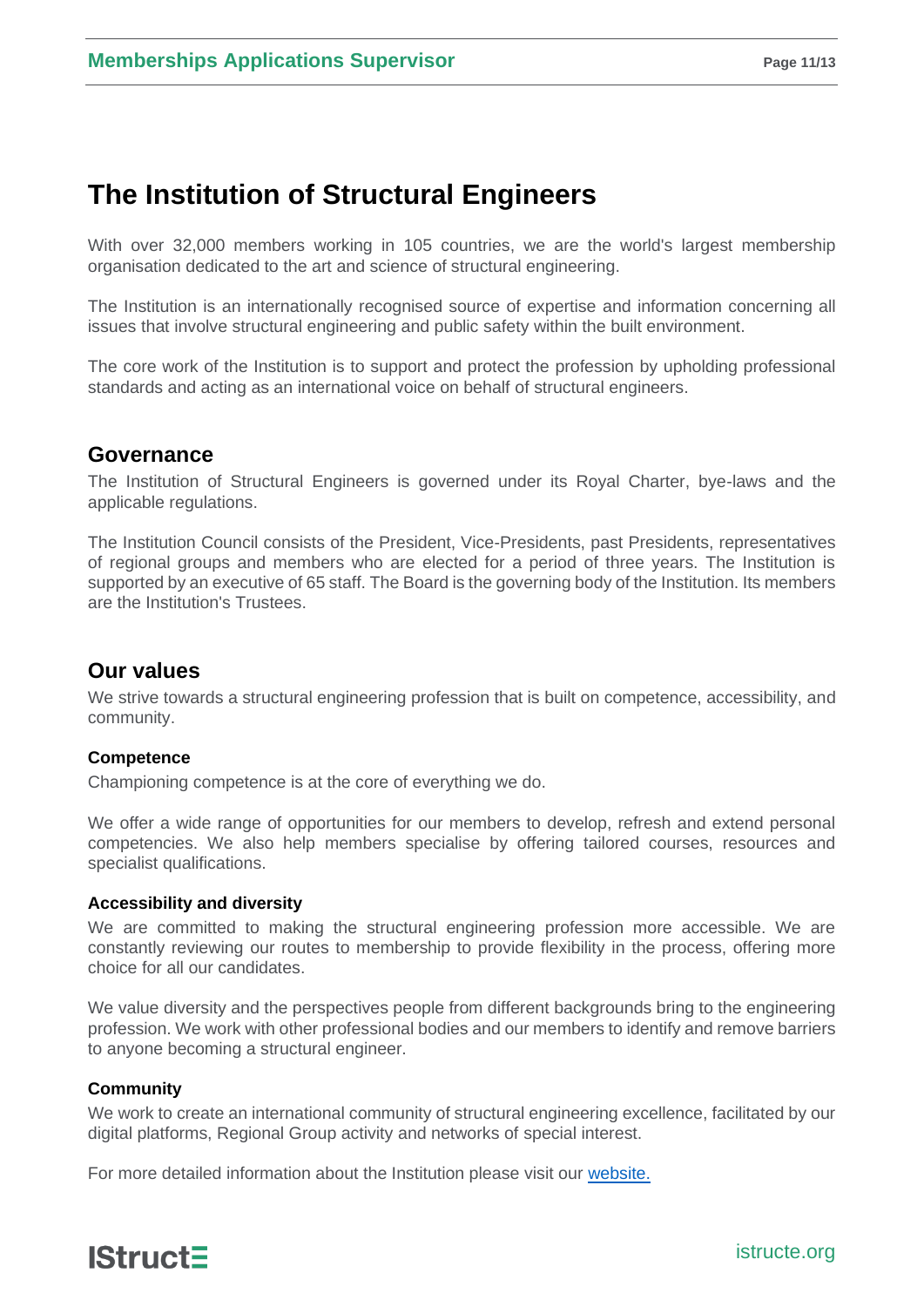# **Our Work**

#### **Climate Change**

The climate emergency is the greatest threat to our planet. Structural engineers have a responsibility to help mitigate its effects by changing the way buildings and infrastructure are designed, commissioned and constructed. The Institution, our [Climate Emergency Task Group](https://www.istructe.org/resources/climate-emergency/#6.%20Get%20involved) and [Sustainability Panel,](https://www.istructe.org/get-involved/panels-and-committees/sustainability/) supports these vital efforts through its role as an international centre of knowledge, sharing information and opinion with its membership and beyond.

#### **Resilience**

The Institution support the efforts to build [resilient](https://www.istructe.org/resources/resilience/) communities- taking measures to avoid, reduce, resist and aid recovery from extreme events including Tsunamis, flooding, explosions and seismic events. Our [Humanitarian and International Development Panel](https://www.istructe.org/get-involved/panels-and-committees/humanitarian-international/) as well as our [Seismic and](https://www.istructe.org/get-involved/panels-and-committees/seismic-dynamic-events/)  [Dynamic Events Panel](https://www.istructe.org/get-involved/panels-and-committees/seismic-dynamic-events/) includes experts from regions around the world. They help structural engineers confront the challenges faced by the poorest and most vulnerable people and progress activities to support the development and understanding of seismic and resilient design.

#### **Safer Structures**

Structural engineers consider the safety of structures from design and construction through to operation and demolition, in accordance with local legislation. The [Institution of Structural](https://www.istructe.org/resources/safety-of-society/)  [Engineers](https://www.istructe.org/resources/safety-of-society/) along with [CROSS](https://www.cross-safety.org/uk) investigates failures and near misses (including [Grenfell\)](https://www.istructe.org/resources/training/lecture-risk-management-learning-from-failures/) in order to share knowledge and insight to Structural Engineers to avoid any potential or future disasters.

#### **Young Members**

IStructE is committed to ensuring the profession of Structural Engineering is accessible to everyone. We offer tailored visits, events and networking opportunities to our [young members](https://www.istructe.org/get-involved/young-member-groups/) to help them get support at a crucial time in their career. Our values extend to our work in [education](https://www.istructe.org/resources/teaching-resources/) that encourages young people from diverse backgrounds to choose and access structural engineering careers.

#### **Support**

Our [Benevolent Fund](https://www.istructe.org/about-us/benevolent-fund/) offers support to current and former IStructE members and their dependants going through tough times who may need financial support. Partnered with Anxiety UK, our members will also be able to quickly access therapeutic support if needed and have access to a range of learning materials to support managers and their staff on mental health awareness.

**IStruct=**